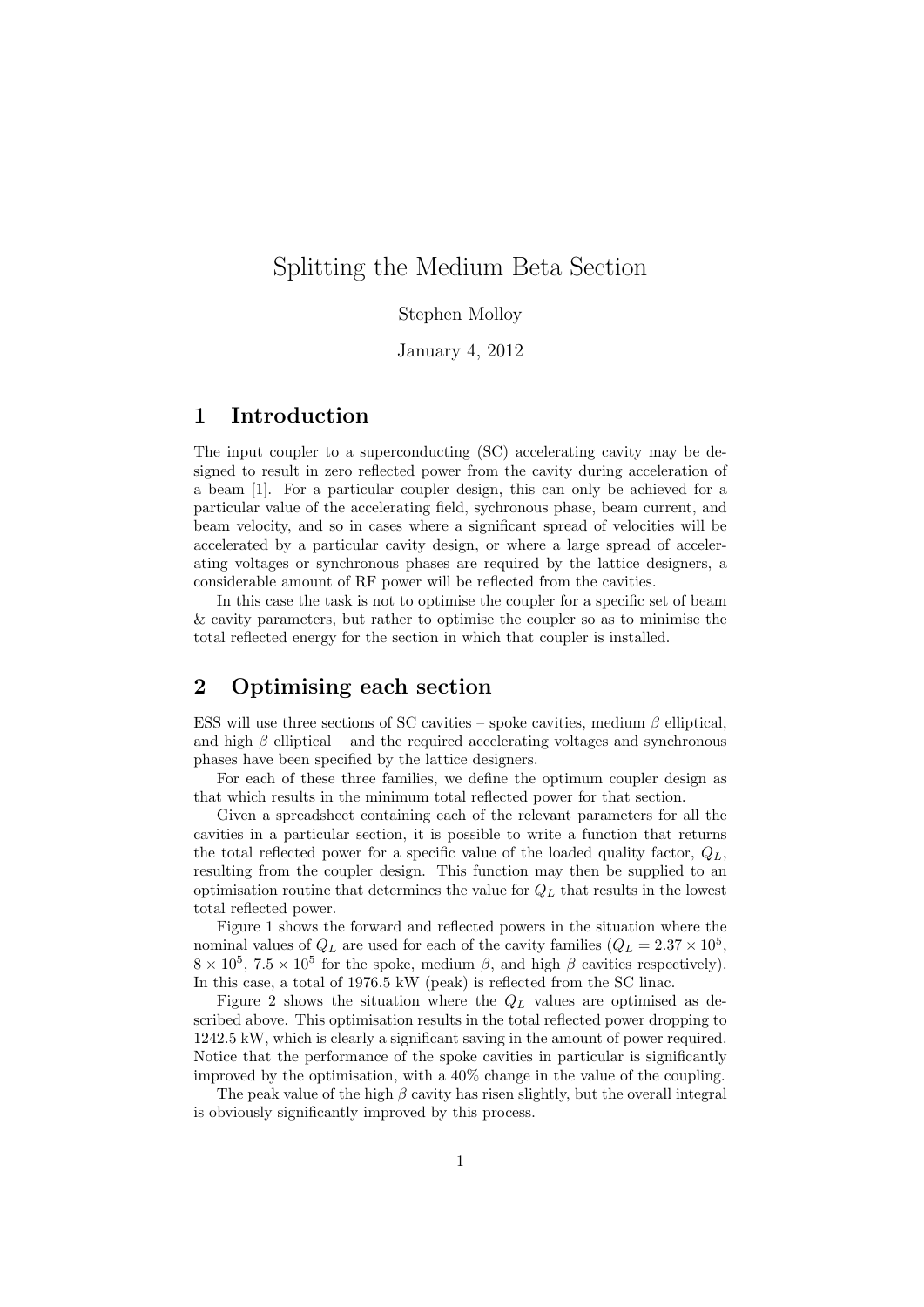

Figure 1: Forwarded and reflected power for the nominal coupler designs.

Also improved is the medium  $\beta$  section, although some significant problems can still be seen here. The optimisation has dropped the peak reflected power from this section from ∼90 kW to less than 70 kW, with a small rise in the power reflected from the higher energy resonators.

The peak power at the lower energy cavities (70 kW) is still very high, and it can be seen from the upper plot that this is related to the very low power to the beam required in this section.

The main issue is that the boundary between spoke and low  $\beta$  cavities is also the point at which the frequency of the accelerating RF jumps from 352.21 MHz to 704.42 MHz. From the point of view of the longitudinal beam dynamics, the size of the stable region of phase space would be shrunk by a factor of two if no changes were made to the accelerating voltage and synchronous phase. For this reason, the lattice designers double the synchronous phase to  $-28^o$ , and drop the acceleraing voltage to a very low level, before gradually moving to the nominal values throughout the next 30 cavities.

Thus, the spread of required voltages and synchronous phases is very large for this family of cavities, resulting in it being very hard to find a suitable optimum.

## 3 Splitting the coupling

The requirement for the medium  $\beta$  section to include a large number of cavities whose purpose is to match the longitudinal phase space over the frequency transition, suggests that it might be better to view the medium  $\beta$  section as several families of cavities. In other words, it is worth investigating the possible improvements achieved by allowing several families of couplers within this section.

It was decided to investigate the optimisations possible by using three different values of the  $Q_L$  throughout the medium  $\beta$  section.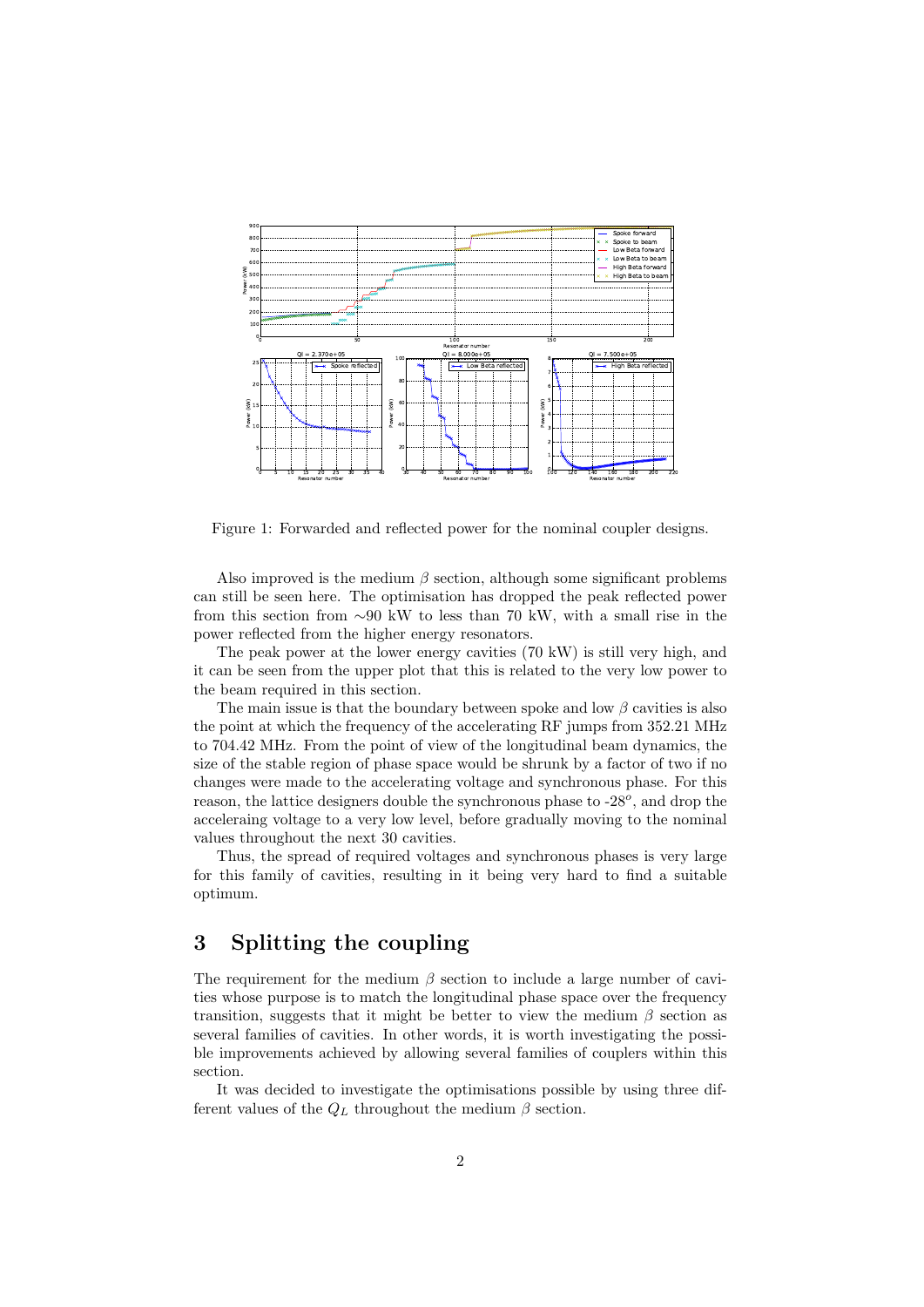

Figure 2: Forwarded and reflected power for optimised couplers.

This calculation was done by wrapping the previous optimisation (i.e. that of setting the  $Q_L$  of a section of cavities to minimise the total reflected power from that section) within another based on the break-points between the different coupler families.

In other words, the number of cavities in each of the three families was left as a free parameter, and the optimiser would vary these in order to find the combination that resulted in the lowest reflected power. At each stage of this optimisation, another optimising routine would be called in order to calculate the best  $Q_L$  for each of the sections.

The results can be seen in figure 3, where the red lines mark the breaks between the new  $Q_L$  families, and the results for the spoke and high  $\beta$  sections are identical to those in figure 2.

It can be seen that the optimisation has resulted in the break-points between coupler families both lying in the region where the longitudinal matching is being performed, and where, therefore, the voltages and phases are furthest from the primary operating point of the cavity.

It can be seen that this optimisation offers a vast improvement for the performace of the medium  $\beta$  section, with the peak reflected power dropping from 70 kW to 11 kW, and with the reflections from each of the three sections being considerably lower than previously. For example, each of the cavities in the final section reflect only a few hundred Watts (except for the first four), showing that this optimisation allows this range of cavities to be tuned to almost perfectly match the design beam parameters.

After this optimisation step, the total reflected power is 334.2 kW, representing a saving of over 1.6 MW from the nominal case, and ∼900 kW from the initial optimisation. Note that these numbers correspond to the peak powers, and the average power saving from the nominal parameters is 64.4 kW (due to the duty cycle of 3.9%.

It is also worth noting the optimal values calculated for the  $Q_L$  of each of the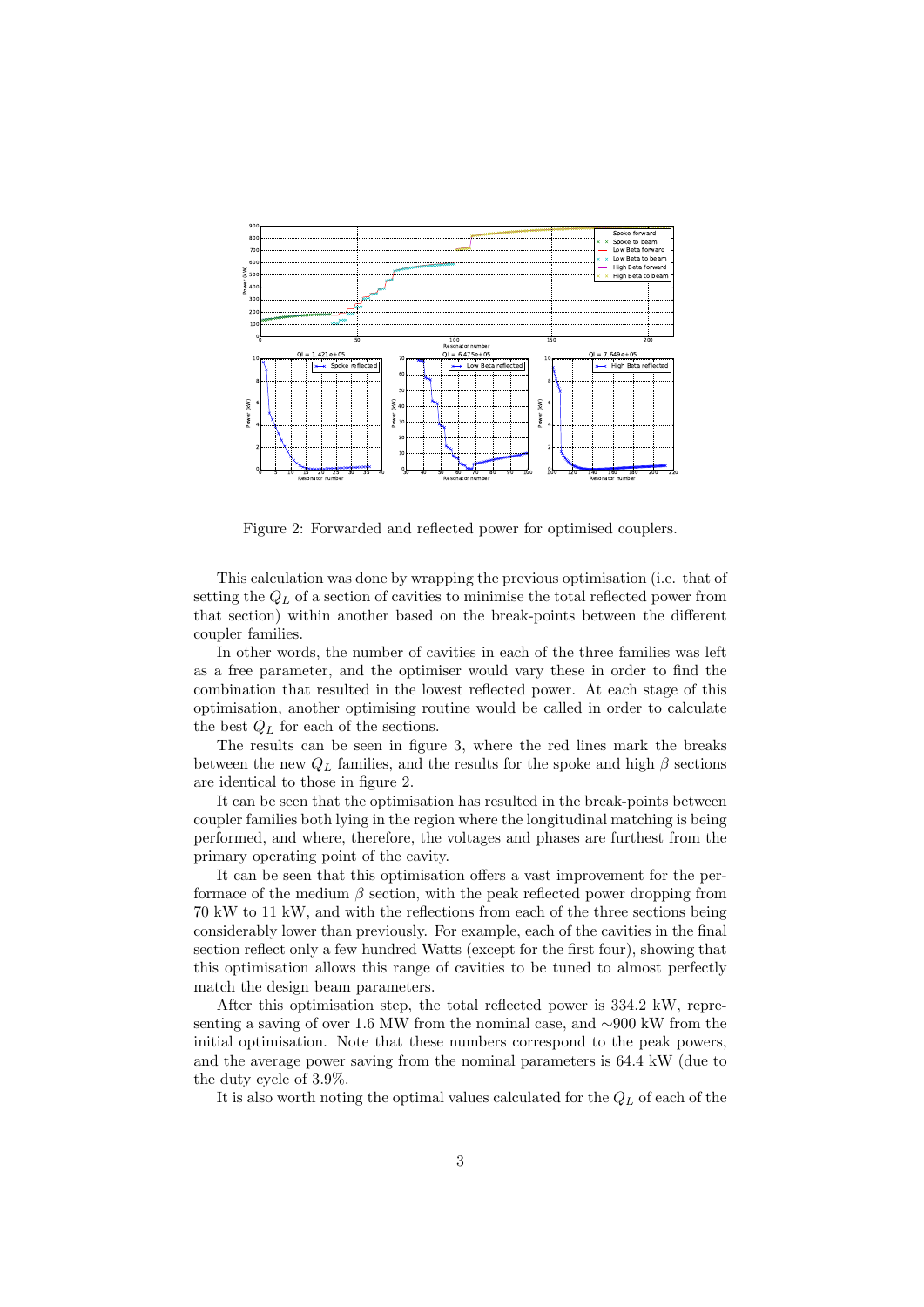

Figure 3: Forwarded and reflected power for the situation where three different coupler designs are used in the medium beta section.

three new medium  $\beta$  families  $-2.212 \times 10^5$ ,  $4.776 \times 10^5$ , and  $7.903 \times 10^5$ . The fact that each of these values are significantly different from each other supports the decision to split this section into three coupler families, rather than two. If it was found that one of the optimal  $Q_L$  values lay quite close to another (within, say,  $10\%$ ), it could be argued that those values were sufficiently close to allow merging of the families. The significant differences observed here, therefore, do not support an argument to move to two  $Q_L$  families.

### 4 Conclusions

It was found that the nominal values of the load quality factors due to the input couplers resulted in a total reflected power of 1976.5 kW (peak) over the ESS SC linac, and that by optimising each section this could be reduced to 1242.5 kW (peak).

The main feature hampering the performance of this optimisation was the need to match the longitudinal optics across the frequency jump between the spoke and medium  $\beta$  sections, since this resulted in a large number of cavities with a very low accelerating voltage and large synchronous phase angle.

It was shown that it is possible to improve the optimisation if the medium  $\beta$  section may be allowed to contain three different families of couplers. An optimisation based on this resulted in a total reflected power of 334.2 kW (peak) – a 1.6 MW saving on the nominal case.

While it should be expected that the need to design two additional couplers will increase the expense of the machine, it is a simple matter to tune a coupler to a particular  $Q_L$ , and so the total cost increase should be significantly smaller than the savings due to the reduced power usage over the lifetime of the machine.